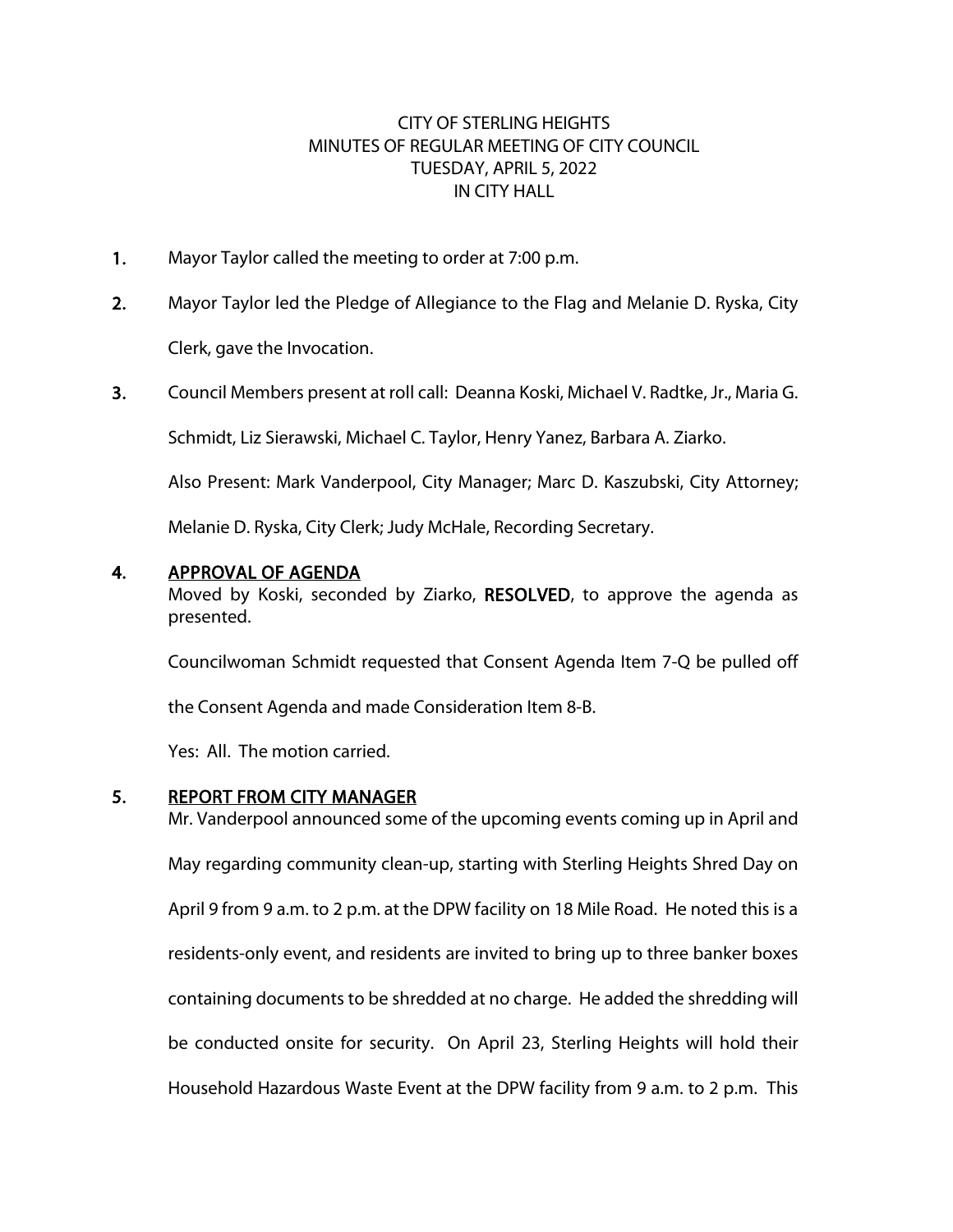event is also for residents only, and a list of acceptable items is on the City's website. He added that residents can also participate in the Sterling Heights Electronics Recycling Event to be held on Saturday, April 30 from 9 a.m. to 2 p.m. at the DPW facility, where items such as old televisions, computers, or any other electronic device that has an electrical cord attachment, can be disposed of. Mr. Vanderpool announced that there are two Clean-Up Saturday events to be held on May 14 and May 21 from 9 a.m. to 2 p.m., where residents may bring items like furniture, lumber, tires, dirt, tree stumps, and the like, to be disposed of at the DPW facility. He noted that Spring SHINE (Sterling Heights Initiative for Neighborhood Excellence) Day is being held on May 7 from 9:30 a.m. to mid-afternoon. He explained it is a citywide cleanup program aimed at protecting property values by encouraging all residents to maintain the exterior of their homes. They have had about one hundred volunteers who clean up about thirty homes of residents who cannot maintain their property due to a physical or age-related condition. He informed that anyone wishing to volunteer should meet at First Church on Dequindre at 9:30 a.m. Mr. Vanderpool informed that yard waste collection started back up yesterday.

Mr. Vanderpool explained the Department of Public Works is offering a discount on its tree program during the month of May to encourage residents to purchase trees. The trees are being offered at the discounted rate of \$260 each through the month of May, and they will be planted after the first frost in Fall 2022. He stressed the City is doing all it can to increase its tree canopy.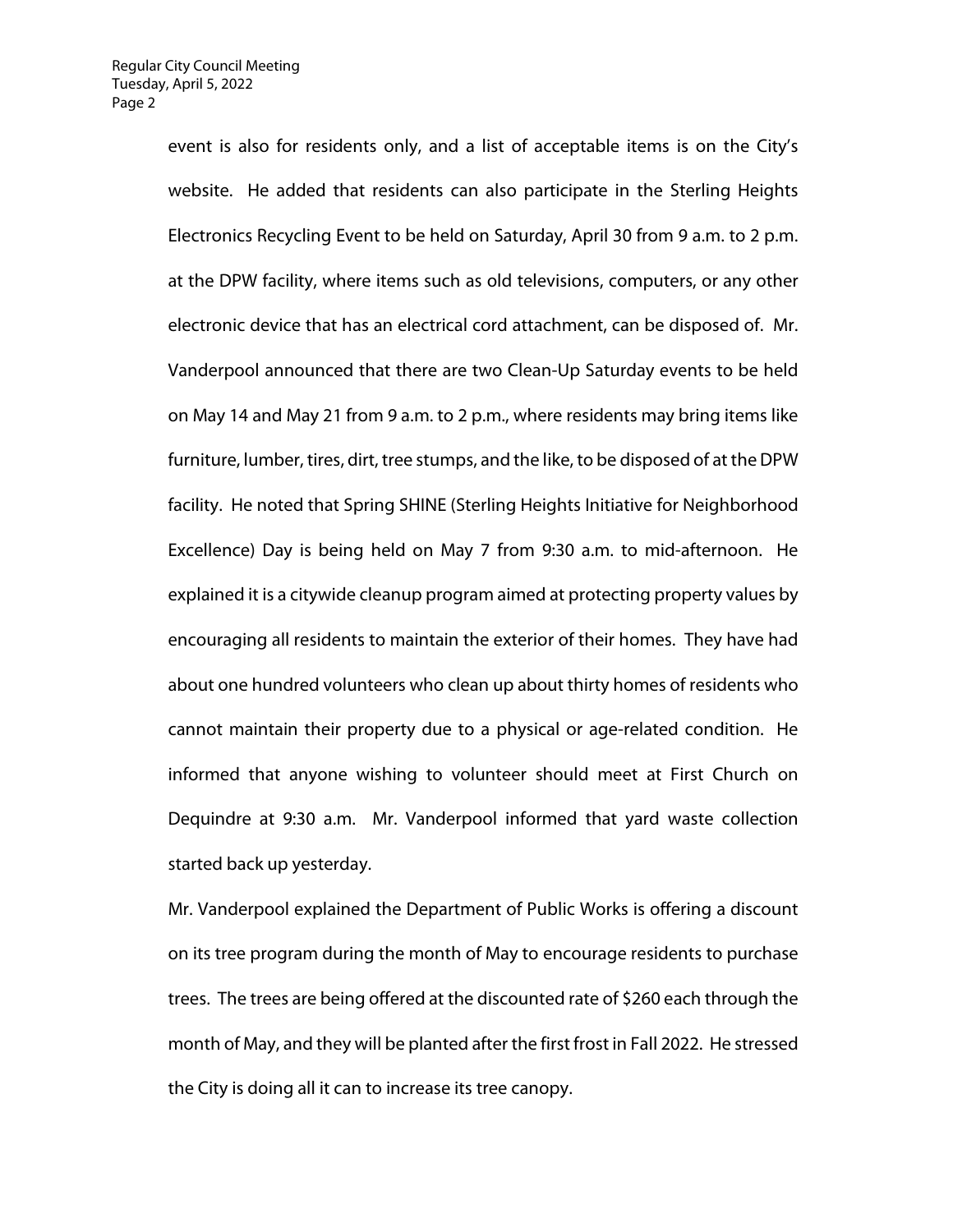Mr. Vanderpool requested that, at the conclusion of tonight's agenda, the City Council convene a Closed Session pursuant to Section 8(d) of the Open Meetings Act to discuss the potential purchase or lease of real property.

Mr. Vanderpool introduced Parks and Recreation Director Kyle Langlois to talk about an upcoming job fair.

Parks and Recreation Director Kyle Langlois informed that the City will be hosting a hiring fair taking place tomorrow evening, April 6, 2022, from 4 p.m. to 8 p.m. at the Community Center, where a number of their supervisory staff will be present to talk with prospective employees, answer job-specific questions, and conduct on-the-spot interviews for those interested in making a positive impact in this community. He explained that some positions will be able to start as quickly as they can process a background check and paperwork through Human Resources Department. He noted there are a variety of positions available for those aged fourteen and older, and in addition to being a fun atmosphere in which to work, the employees in Parks and Recreation get to work alongside two hundred great employees and make many friends. He added that higher wages have been implemented, with Sunday and holiday premium pay, discounts on fitness classes, as well as new hire and employee referral bonus incentive programs, with more anticipated incentives in the next year or two. Mr. Langlois advised that those interested in attending tomorrow's hiring fair do not need to bring anything with them, and blank applications will be available to complete. He added that light refreshments will be served to those participating. He concluded that they look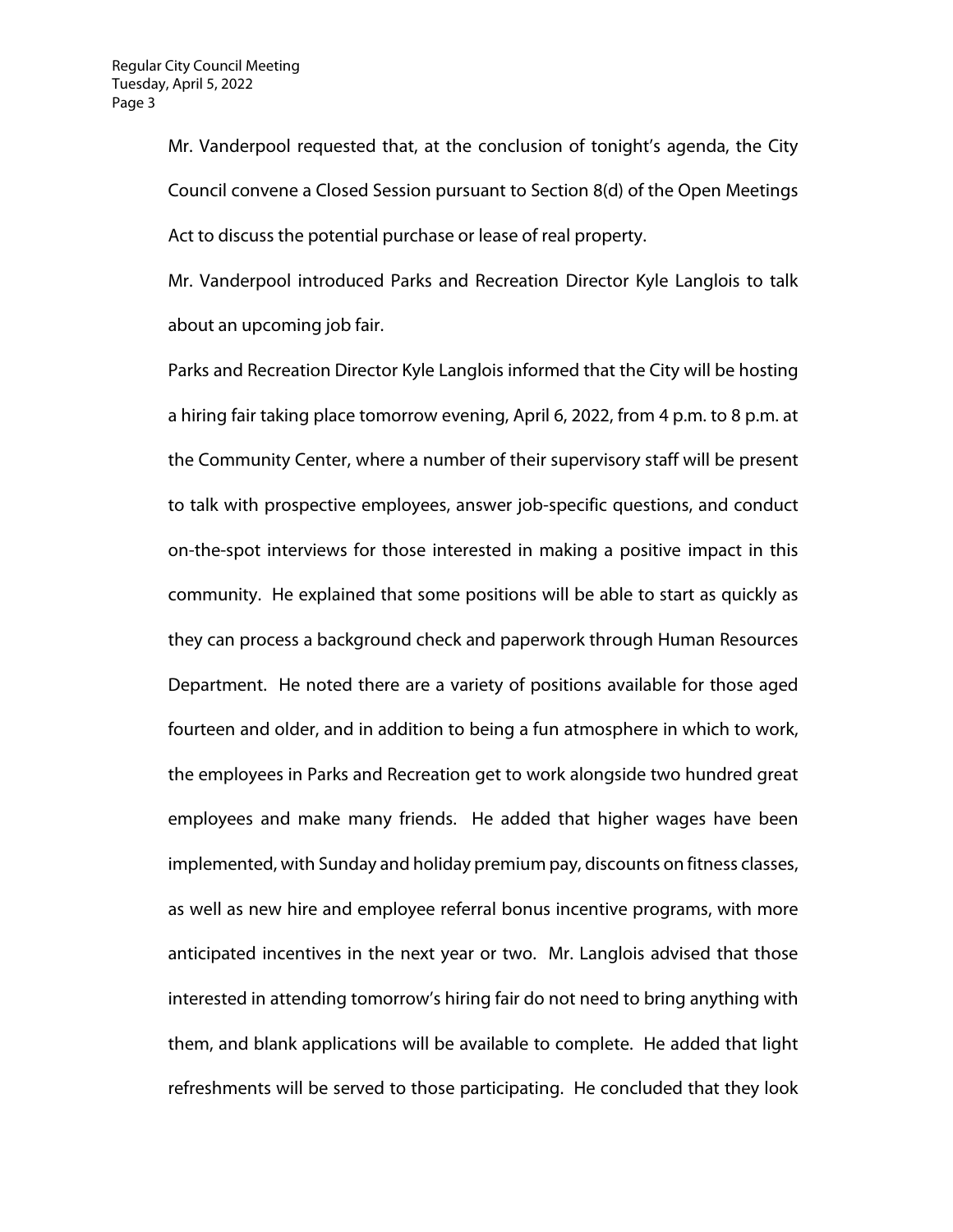forward to meeting and talking to prospective employees for their department, and he encouraged everyone interested to attend tomorrow at the Community Center.

Mr. Vanderpool concluded his report by drawing attention to one of the most important elections in the City's history, which occurred on April 4, 1870, in Sterling Township. He explained that 152 years ago today, the Detroit Free Press announced the results of that election, and he read a portion of the article, noting it stated that "owing to the condition of roads, a light vote was polled" and "out of three hundred names registered, 206 voted." Mr. Vanderpool stated the article went on to explain that three citizens were able to vote due to the passing of the Fifteenth Amendment two months prior, and it was the first election in which African American citizens could vote. Based on the census data, the 1870 election saw a one-hundred percent turnout from African Americans in Sterling Township, and one of these notable electors was an elderly man named Charles Russell. He explained Mr. Russell was born in 1794 in a southern slave state, he was 69 years old by the issuance of the Emancipation Proclamation, 74 years old before he was a legal American citizen, and he cast his first ballot at the age of 76. Mr. Vanderpool stated they will be working with the City's African American Coalition and the City's Historical Commission to determine how best to honor this historical moment in this community's history, and he added it would be fascinating to track down Mr. Russell's descendants, seeking their involvement in a special recognition. He thanked the City's expert historian, Michael Lombardini, for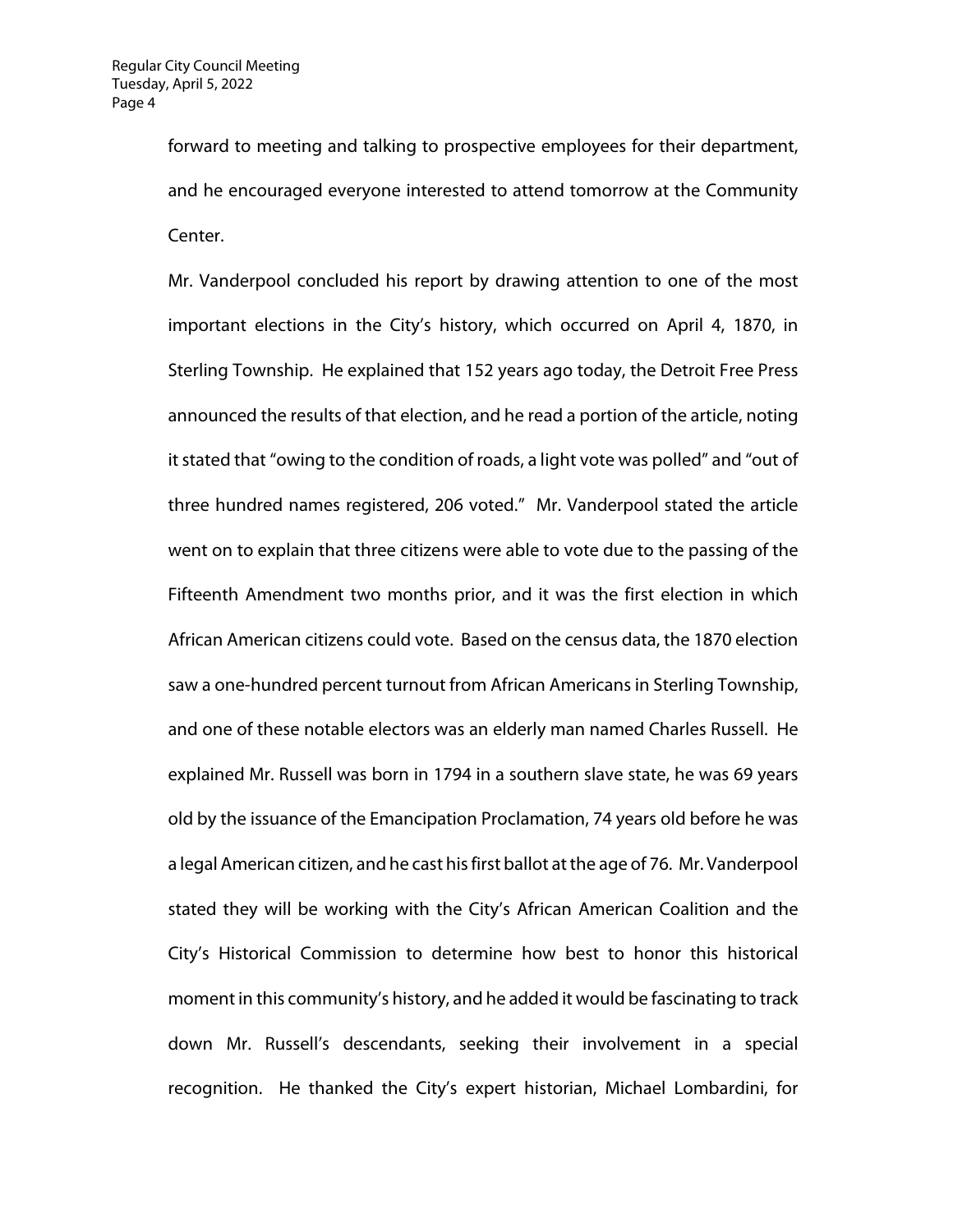providing this background information. He felt the community would appreciate hearing this information.

### 6. PRESENTATIONS

A. Mayor Taylor stated this the presentation of the Employee and Department/ Office Awards for 2021. He invited Community Relations Director Melanie Davis and Human Resources and Benefits Manager Kate Baldwin to give the presentation.

Benefits Manager Kate Baldwin stated they are excited to host their Employee Awards Ceremony, in which they announce and celebrate employees receiving 2021 Employee Recognition Awards.

Community Relations Director Melanie Davis began by announcing the Years of Service awards, starting with those celebrating ten years of service. Ms. Baldwin

and Ms. Davis took turns announcing those celebrating twenty years of service,

then twenty-five years of service, and concluding with forty years of service.

The Department awards were presented by the various Department Directors to their employees, after a brief introduction and explanation in each instance of why these individuals were selected. In some instances where the recipient could not be present, a brief video of their acceptance was shown. The 2021 Departmental

awards were presented to the following:

Loa Foreit, Library Employee of the Year Sterling Stars Dance Instructors Jennifer Kraemer, Cristina McCabe, Maria Slagle, and Olivia Jourdan, Parks and Recreation Part-Time Employee of the Year Karen Oddo, Parks and Recreation Full-Time Employee of the Year Jeff Steinmetz, DPW Full-Time Employee of the Year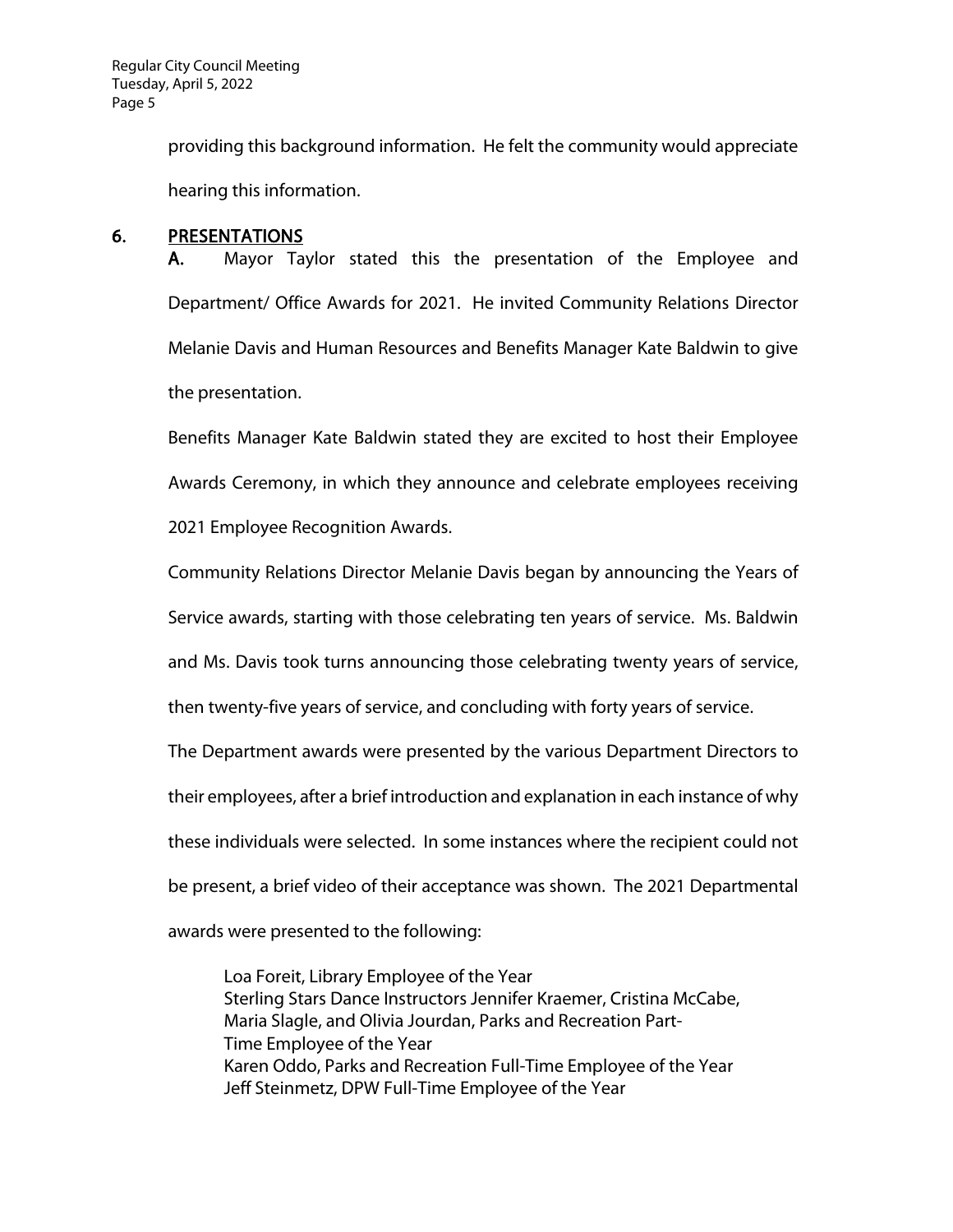Harry Ellison, DPW Part-Time Employee of the Year Kori Sinauskas, Firefighter of the Year Stephen Kohut (Chief of Training), Fire Officer of the Year Officer Remie Verougstraete, Police Officer of the Year Captain Kenneth Pappas, Police Command Officer of the Year Detective Matthew Willard, Detective of the Year Kristen Messing (TAC/LASO), Police Department Civilian of the Year

Ms. Baldwin stated this portion of the awards ceremony includes the Recognition awards, and each of these award recipients were nominated by their coworkers and friends. She explained these individuals have proven to add value to the organization and city operations through their merit, hard work, and dedication. Library Director Tammy Turgeon announced Krista Ghazar from the Library as Part-Time Employee of the Year, providing a brief introduction and explanation of why Ms. Ghazar was chosen for this award. She stressed that Ms. Ghazar meets every challenge with enthusiasm and professionalism, and her creativity has enabled her to lead many successful, well-attended programs. She credited her for being the creative mind behind their fairies display case located in the entrance to the Youth Services area. She outlined some of her major contributions, especially with the Cricut machine, 3-D printers, and their sewing machine, and she presented the award to Ms. Ghazar.

Ms. Davis announced and presented the Outstanding Performance of the Year to SHTV Broadcast Programming Specialist Bob Sergott and she explained why he was selected, including his outstanding job on projects, his work on trying to find the very best national headline acts for Sterlingfest, in spite of a pandemic that created challenges, delays, reschedules, and even replacement events, his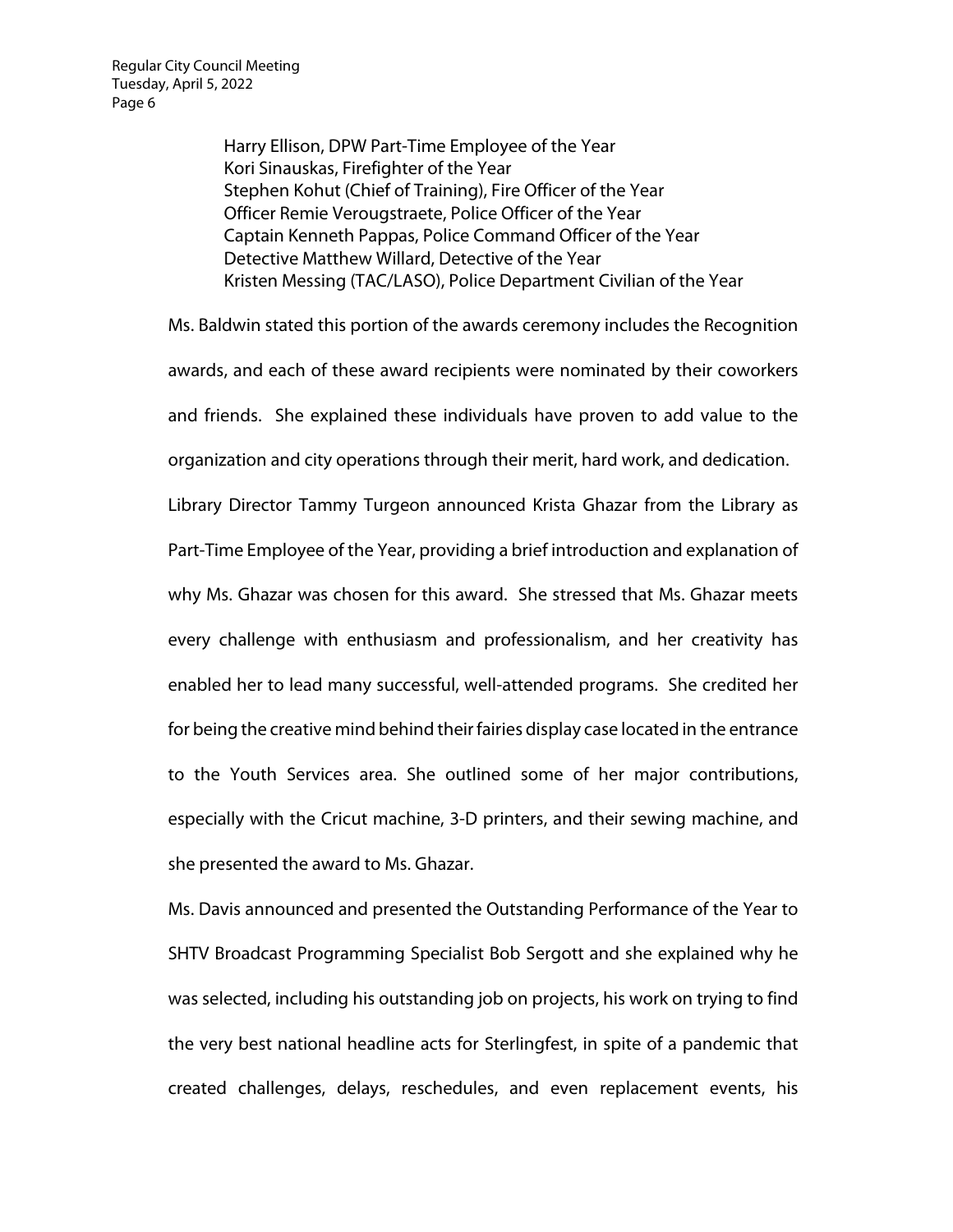constant enthusiasm, and his deep commitment to his fellow employees and his community.

SHTV Broadcast Programming Specialist Bob Sergott thanked the City for this award, and stressed he loves telling the positive stories of Sterling Heights, adding this is a great community. He added that he loves working with the Drug-Free Coalition and on Sterlingfest, and he commended the Community Relations Department for their hard work.

Building Official Frank Bayer announced and presented the Full-Time Employee of the Year award to Arewa Hussain in the City Development Department. He explained why she was selected, including streamlining their work, introducing several new programs to the residents, creating the workflow that seamlessly connected the clerical staff, code enforcement and the inspection staff, and training them. He added she is happy, caring, enthusiastic, motivated to go above and beyond what is asked of her, and she takes the time to help anyone in the office.

Mr. Vanderpool stated he is honored to present the next two awards, and thanked all the honorees this evening, as well as those who submitted the nominations. He stressed the City has one of the most dedicated employee forces in the municipal business nationwide.

Mr. Vanderpool announced and presented the award for Administrator of the Year to City Planner/City Development Manager Chris McLeod, pointing out that he is involved in every development project in the City, large and small. Mr. Vanderpool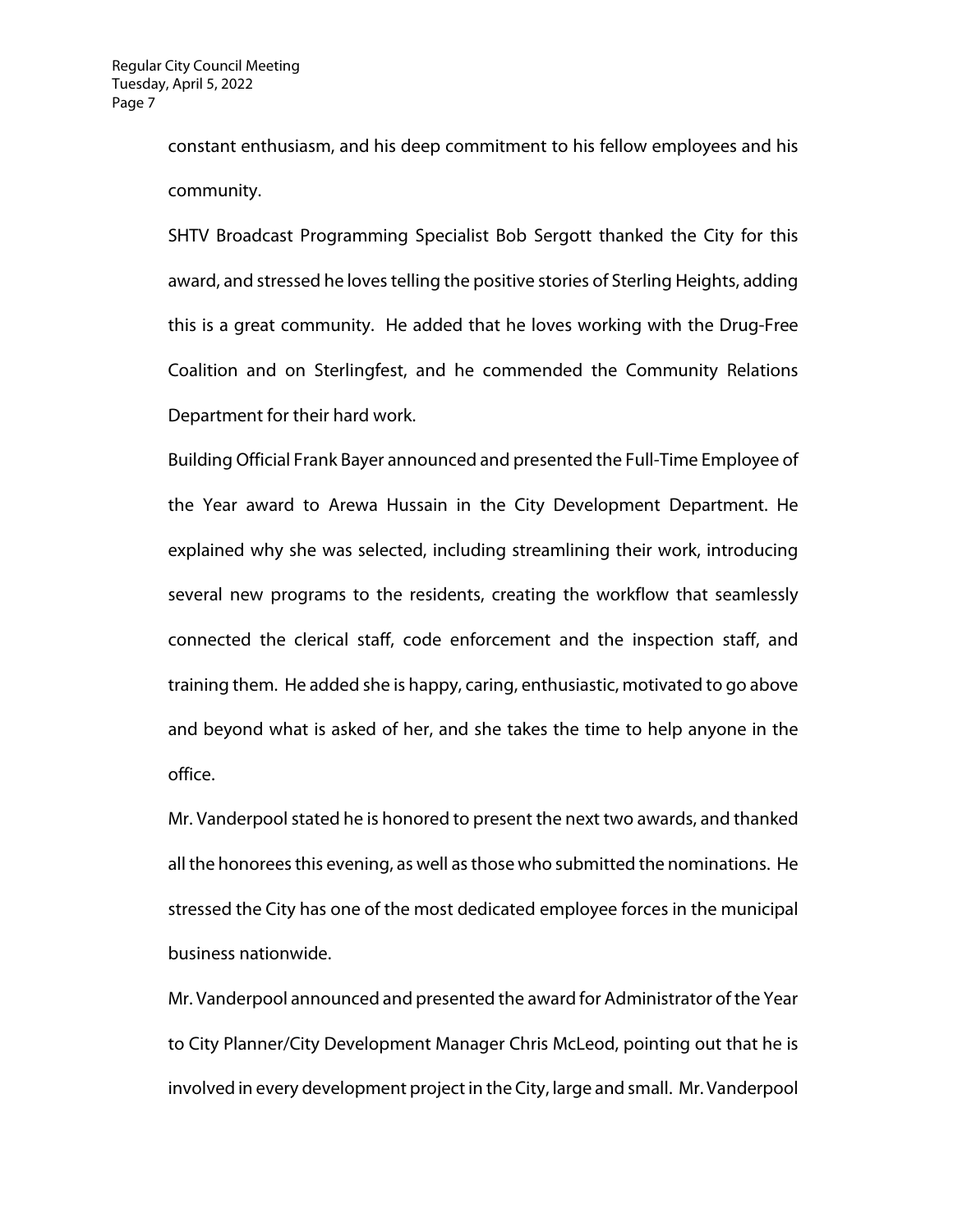explained that Mr. McLeod must assure, in each case, that the prospective developments conform to the City's sign ordinance, landscaping ordinance, zoning ordinance, tree ordinance. He coordinates those projects with numerous boards and commissions, including Zoning Board of Appeals, Planning Commission, and City Council. He noted there were seventy-five of these cases over the last year alone, and it is a very involved, complex process, often taking hours, days, and weeks. He commended Mr. McLeod for his dedication, professionalism, his ability to work with a wide variety of people, and his pleasant demeanor.

A brief video was shown of Mr. McLeod expressing his thanks and appreciation for this award.

Mr. Vanderpool presented the 2021 Office/Department of the Year award to the Office of Information Technology. He stressed how much everyone is relying on computer technology, whether it is desktops, smart phones, tablets, laptops, iPads, smart TVs, and more. He added their city vehicles, including police cars, fire trucks and snowplows, have all become high-tech mobile offices with an unbelievable amount of computer technology involved. These technology needs extend to City Council, as well as boards and commissions, to receive communications and board packets. He talked about the ways in which the technology is used throughout the City, all requiring relentless behind-the-scenes work 24 hours a day, 7 days a week, 365 days a year, not only maintaining the equipment but also assuring the systems can withstand cyber-attacks. He referred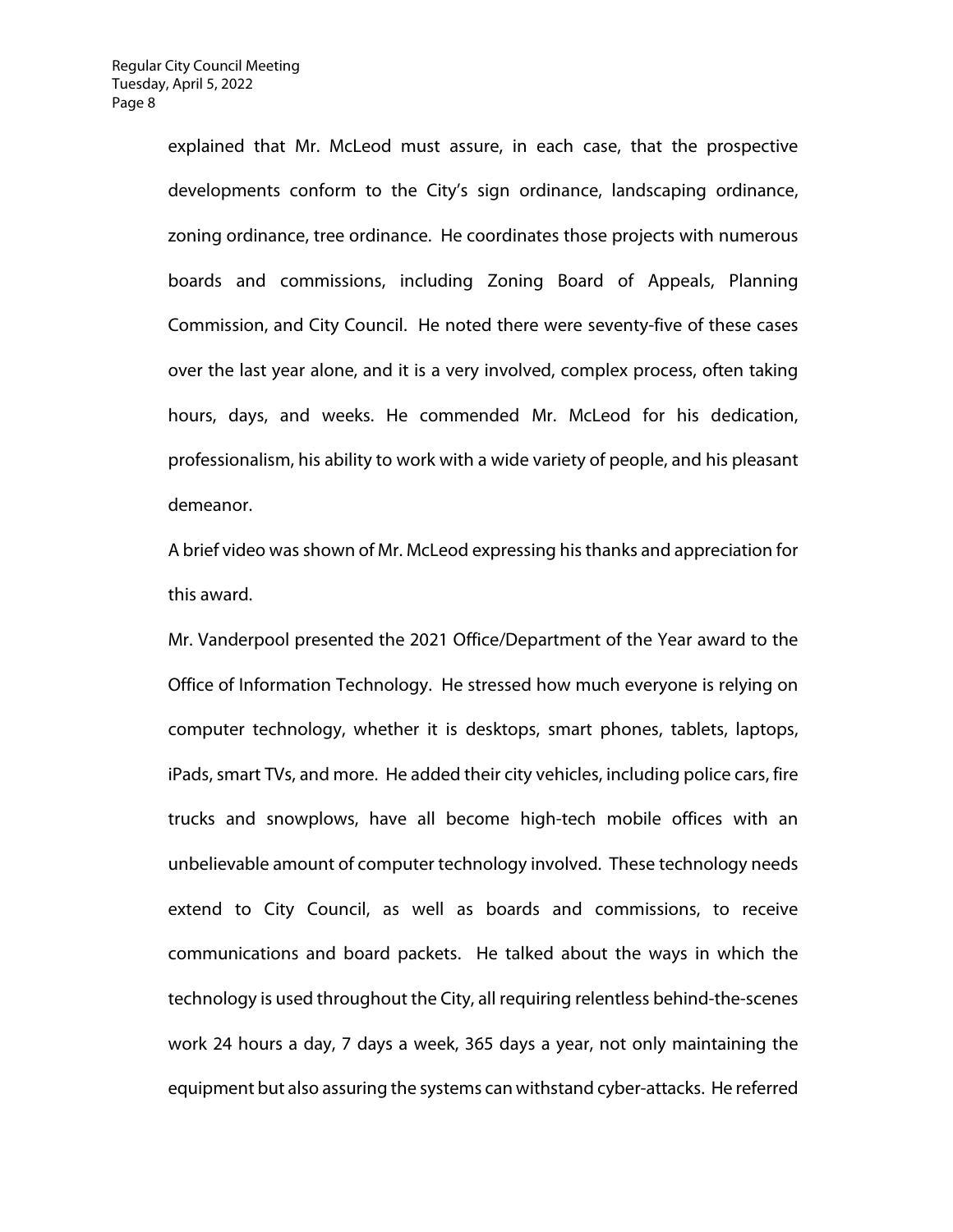to the IT Department as the City's unsung heroes, working with every department, countless contractors, and vendors, and collaborating and problem-solving with one another every day.

A brief recorded video was shown, with Information Technology Director Steve

Deon expressing his gratitude for this award. He introduced the members of the

IT Department. He acknowledged the Purchasing and Facility Maintenance

Departments that provide support and assistance to Information Technology.

Ms. Baldwin thanked the Mayor and Council, Mr. Kaszubski, and Mr. Vanderpool

for their time and continued support. She also thanked Community Relations for

making this event a success and fun each year.

Ms. Davis congratulated all the award recipients, and a group photo was taken.

The meeting recessed at 8:13 p.m. and reconvened at 8:19 p.m.

Moved by Ziarko, seconded by Schmidt, RESOLVED, to congratulate and thank all the employees recognized for years of service and outstanding performance in 2021.

On behalf of the entire City Council and all the residents of the City of Sterling Heights, Mayor Taylor thanked all the City's employees for their hard work and dedication to the City. He stated they make Sterling Heights a great place to live and work, adding he often hears compliments about their exceptional employees from business owners, developers, and people from all around the area.

Yes: All. The motion carried.

# 7. CONSENT AGENDA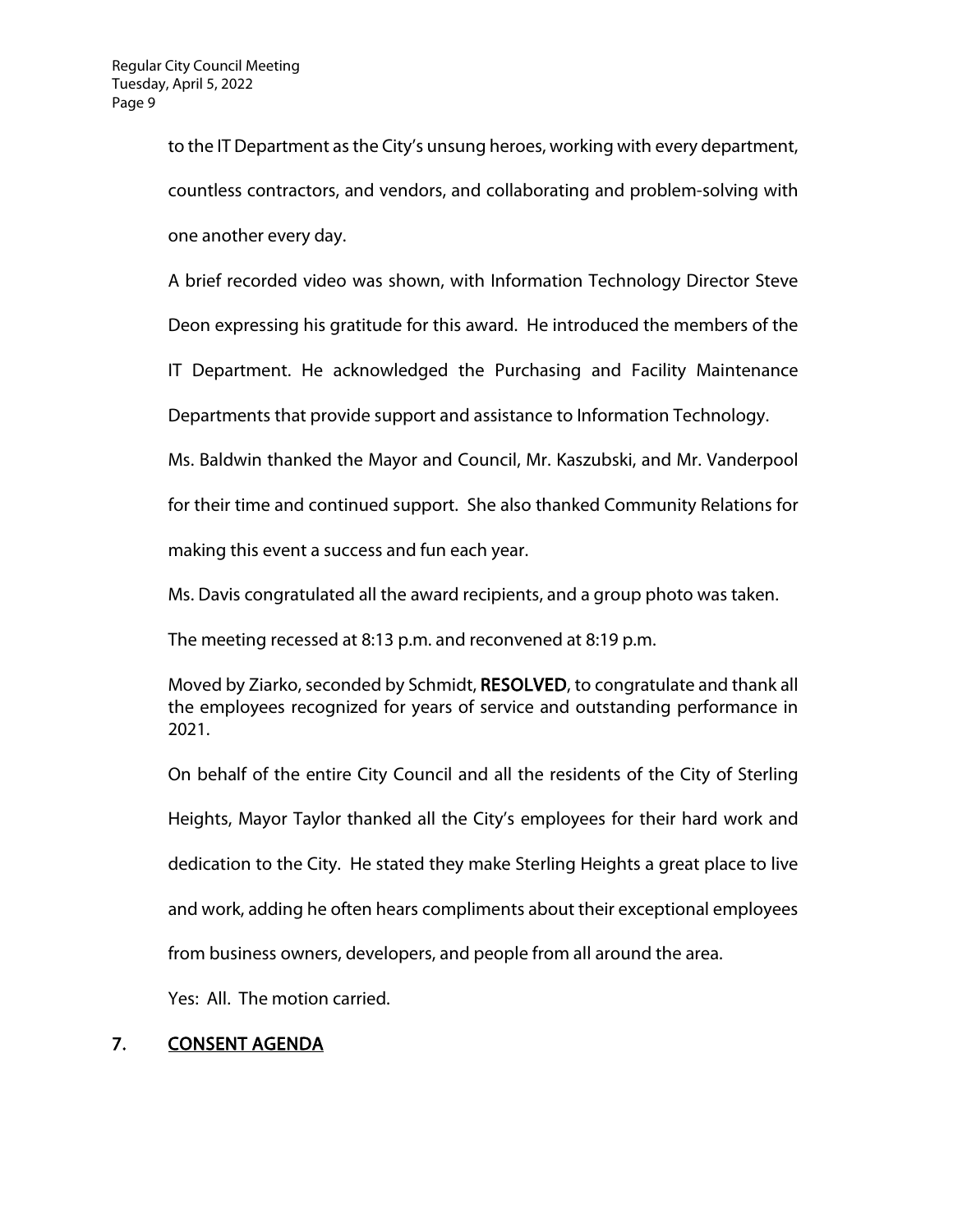Mayor Taylor stated this item is consideration of the Consent Agenda. He opened

the floor for public comments, but no one from the audience spoke.

Moved by Koski, seconded by Ziarko, RESOLVED, to approve the Consent Agenda as amended, with the omission of Item Q:

- A. To approve the minutes of the Regular Meeting of March 14, 2022.
- B. To approve payment of the bills as presented: General Fund \$585,754.14, Water & Sewer Fund - \$6,315,003.96, Other Funds - \$3,044,051.14, Total Checks - \$3,044,051.14.
- C. RESOLVED, to purchase computer equipment from Access Interactive, LLC, 46665 Magellan Drive, Novi, MI 48377, through the Midwestern Higher Education Commission cooperative purchasing program, contract #MHEC-07012015, at a cumulative cost of \$39,314.
- D. RESOLVED, to accept the proposal by Tyler Technologies, 840 West Long Lake Road, Troy, MI 48098, for information technology services in connection with server build-out and migration of the Sterling Heights Police Department's New World records management system and data to new servers at a cost of \$11,600 and authorize the City manager to sign all required documents on behalf of the City.
- E. RESOLVED, to accept the proposal by CST Fleet Services, 1325 Central Rd., Clemmons, NC 27012, for a Fleet Vehicle Study and authorize the City Manager to sign the Agreement for Fleet Vehicle Study on behalf of the City.
- F. RESOLVED, to waive the competitive bidding requirement in accordance with City Code Section 2-217(A)(9)(b) and accept a proposal by LaBelle Electric Services, Inc., 24546 21 Mile Road, Macomb, MI 48042, for electrical services and repairs for a two-year period, with an option for the City Manager to extend the terms and conditions of the proposal for two (2) additional one-year periods at the hourly rates and percentage mark-up on parts set forth in the proposal.
- G. RESOLVED, to purchase contracted services from Kone, Inc., 11864 Belden Court, Livonia, MI 48150, for the modernization of the City Hall elevator at pricing available through the OMNIA Partners / National IPA Cooperative Request for Proposals, contract #EV2516, in the amount of \$144,770, and authorize the City Manager to sign all required documentation on behalf of the City.
- H. RESOLVED, to accept the proposal by Wade Trim Associates, Inc., 500 Griswold Street, Suite 2500, Detroit, MI 48226, for professional consulting services in support of the development of an Electric Vehicle Charging Station Master Plan and authorize the City Manager to sign all required documents on behalf of the City.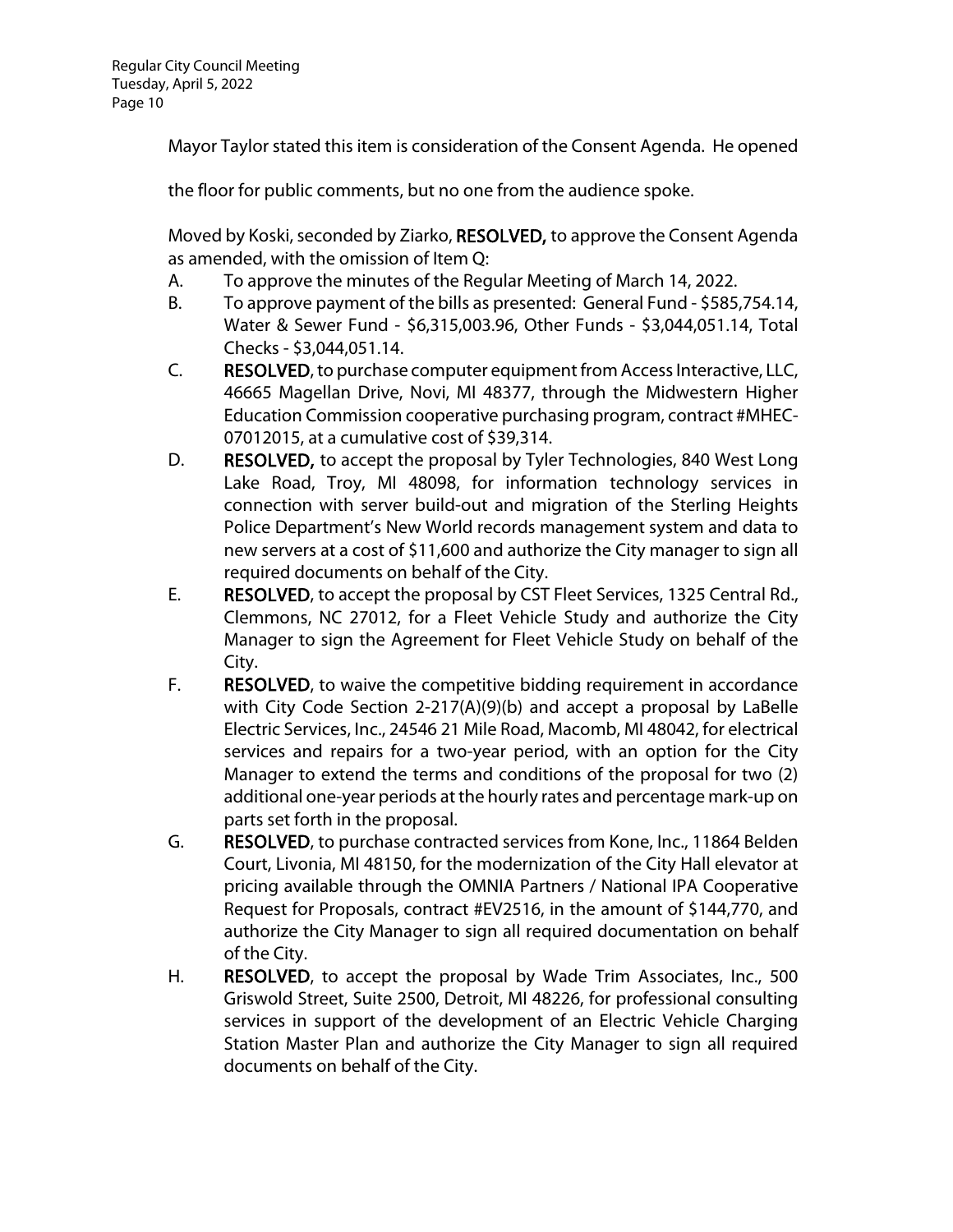- I. RESOLVED, to purchase veterinary services associated with the trap, neuter, and release program for feral cats and for sick or injured animals in the custody of Animal Control Officers from Advanced Animal Hospital of Michigan, 43065 Mound Road, Sterling Heights, MI 48314, and All About Animals, 23451 Pinewood Street, Warren, MI 48091, at the pricing established by the respective 2022 fees for services schedules.
- J. RESOLVED, to approve the Independent Contractor Agreement for Entertainment Booking Services between the City of Sterling Heights and Bands Galore Enterprises, Inc., d/b/a Carey and Paul Group, 16207 Mott Dr., Macomb, MI 48044, and authorize the City Manager to sign the Agreement on behalf of the City.
- K. RESOLVED, to purchase park benches for the Parks and Recreation Department's Memorial Park Bench Program from Michigan Playgrounds, LLC, d/b/a Midstates Recreation, 1279 Hazelton Etna Rd., SW, Pataskala, OH 43062, in a cumulative amount not to exceed \$20,000 per year.
- L. RESOLVED, to approve the Agreement for Towing, Storage, and Auction of Accident, Impounded, and Other Vehicles and Lease between the City of Sterling Heights and Utica Van Dyke Service, LLC, and authorize the Mayor and City Clerk to sign all documents required in conjunction with this approval on behalf of the City.
- M. RESOLVED, to approve payment of the nuisance abatement invoice from Optimum Contracting Solutions LLC, 2211 Devonshire Road, Bloomfield Hills, MI 48302, for the roof replacement at 5018 Northlawn Drive in the amount of \$12,635.
- N. RESOLVED, to approve final payment to James P. Contracting Inc., 67222 Van Dyke, Washington, MI 48095, in the amount of \$85,717.29, plus interest on retainage, for 19 Mile Road Improvements, Dequindre Road to Ryan Road, City Project #21-376.
- O. RESOLVED, to adopt the resolution authorizing issuance of not to exceed \$16,850,000 in Michigan Transportation Fund Bonds, Series 2022.
- P. RESOLVED, to adopt the resolution authorizing issuance of not to exceed \$12,500,000 in Limited Tax General Obligation Capital Improvement Fund Bonds, Series 2022.
- Q. This item was moved to Consideration Item 8-B.
- R. RESOLVED, to receive the lawsuit, Darwish vs. City of Sterling Heights, Macomb County Circuit Court Case No. 22-000731-NO.

Yes: All. The motion carried.

# 8. CONSIDERATION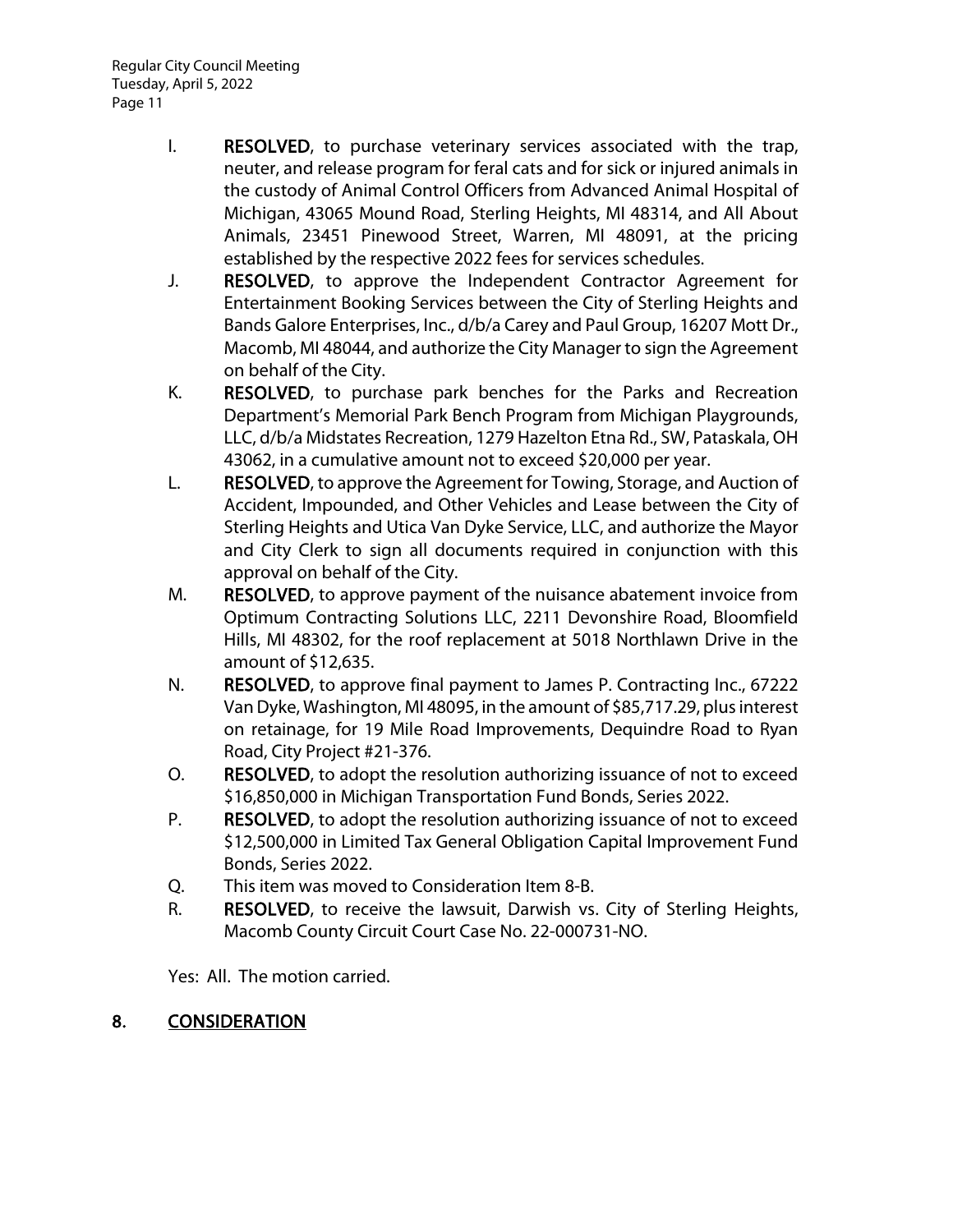A. Mayor Taylor stated this is to consider approval of a memorandum of understanding between the City of Sterling Heights and the MAPE Professional and Technical Employees. He invited Mr. Vanderpool to give a presentation.

Mr. Vanderpool explained that, with the midyear amendment to the Fiscal Year 2022 Appropriations Ordinance, the City Council funded a new classification within the Community Relations Department, and he explained the job classification of Marketing and Communications Coordinator addresses long-term departmental need for an employee with talent and experience to lead efforts to brand, market, and effectively communicate the myriad of initiatives and programs that have made Sterling Heights a municipal leader. The City has not had the opportunity to capitalize on all these marketing opportunities, and he outlined a few of the assignments of this new position. He explained that, to create this classification, the City was required to negotiate with the MAPE Professional and Technical Employees union. He informed that these negotiations produced the Memorandum of Understanding, which is before Mayor and Council this evening, and it has been approved by the bargaining unit. He highlighted the need for this position, emphasizing the staffing cuts that were made during the Great Recession. He stated the Community Relations Department experienced significant position loss at that time, and in Fiscal Year 2009, there were fourteen full-time positions and five part-time positions in Community Relations. With this position tonight, the Fiscal Year 2023 budget will only include eight full-time positions and two part-time positions, which is sixty percent below where their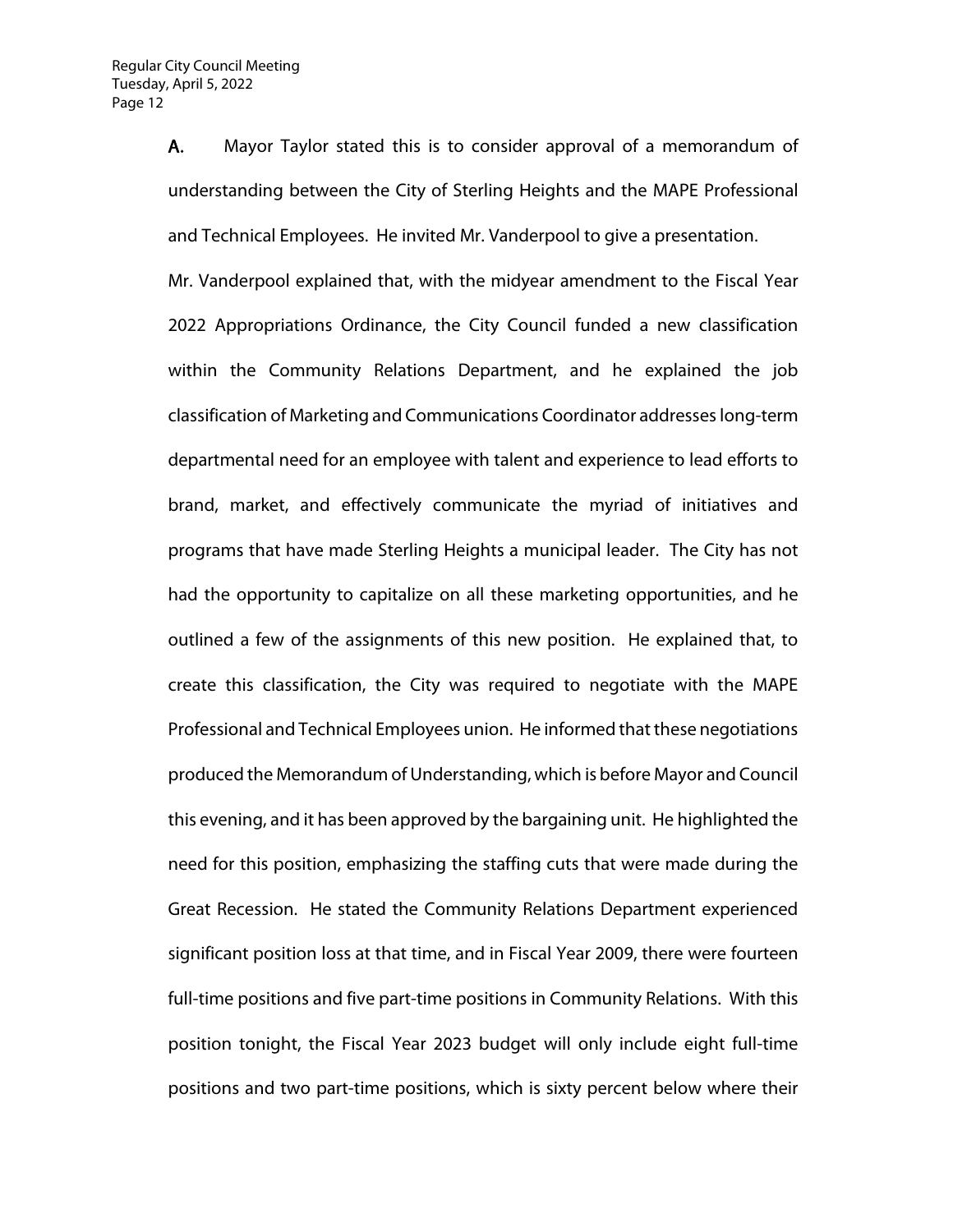department was during its peak. He respectfully requested that the Mayor and

City Council approve the applicable Memorandum of Understanding, and he

offered to address any questions they may have.

Mayor Taylor opened the floor for public comments, but no one spoke.

Moved by Ziarko, seconded by Schmidt, RESOLVED, to approve the memorandum of understanding between the City of Sterling Heights and MAPE Professional and Technical Employees creating the Marketing and Communications Coordinator job classification and authorize the Mayor and City Clerk to sign it on behalf of the City.

Councilwoman Ziarko felt this was well-explained by Mr. Vanderpool, and she

agreed that Community Relations was one of the departments that received a lot

of cuts in 2009. She stated they need to start adding more people back to that

department.

Yes: All. The motion carried.

B. Mayor Taylor stated this was formerly Consent Agenda Item 7-Q. He

opened the floor for comments from the audience, but no one spoke.

Mr. Kaszubski replied to inquiry that he did not prepare a presentation for this

item, but he offered to answer questions.

Moved by Schmidt, seconded by Ziarko, RESOLVED, to adopt the resolution on behalf of Sterling Heights businesses and residents objecting to increased water and sewer rates created by Highland Parks' refusal to pay for water and sewerage services rendered by the Great Lakes Water Authority for the past ten years and, as of July 1, 2022, authorize the withholding of payments equal to the City's proportionate share of Highland Parks' bad debt.

Councilwoman Schmidt thanked her colleagues for agreeing to have this

Resolution put together by Administration. She read it so the residents are aware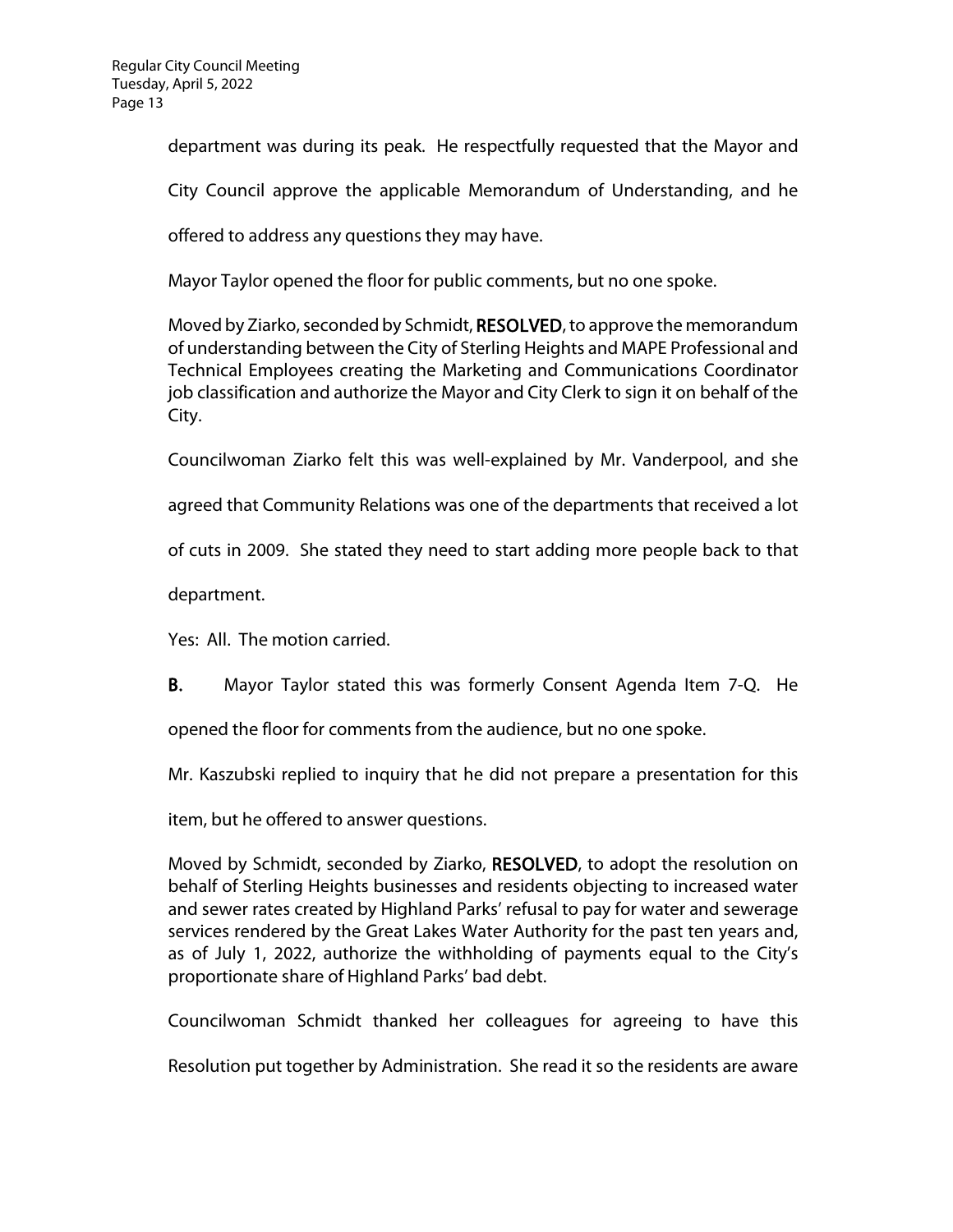of what it is saying, and she stated the numbers are staggering. She recalled when this first started, Mr. Brian Baker was the City's Finance Director, and he had mentioned it. Those on Council at the time mentioned how outraged they were that this was going to continue to happen and that their ratepayers should not be responsible for this debt; however, it never went away, and she appreciated that the County and more communities are on board to do something. She stressed the State must do something about this debt, and she pointed out that no one can just stop paying their bills. She asked whether Mr. Kaszubski has any updates he can provide.

Mr. Kaszubski provided updates on the pending litigation, advising that Great Lakes Water Authority (GLWA) has taken a lot of steps to get Highland Park to move off its position, but it is the courts that are allowing this to happen. It has been going up and down to the Court of Appeals, the Supreme Court, and back down. There is no resolution in sight now, but another appeal ruling occurred last month, so that appeal is back up to the Court of Appeals and scheduled to be completed this month, with a decision anticipated within six months. He explained the County and GLWA is looking to the communities to put pressure on Highland Park and the State of Michigan, and that is why this resolution is so important. He is happy they can move forward with this resolution tonight. Councilwoman Schmidt commented that the residents of Sterling Heights are donors to the state and federal government, and she stressed she is tired of it. She hopes they can resolve this quickly.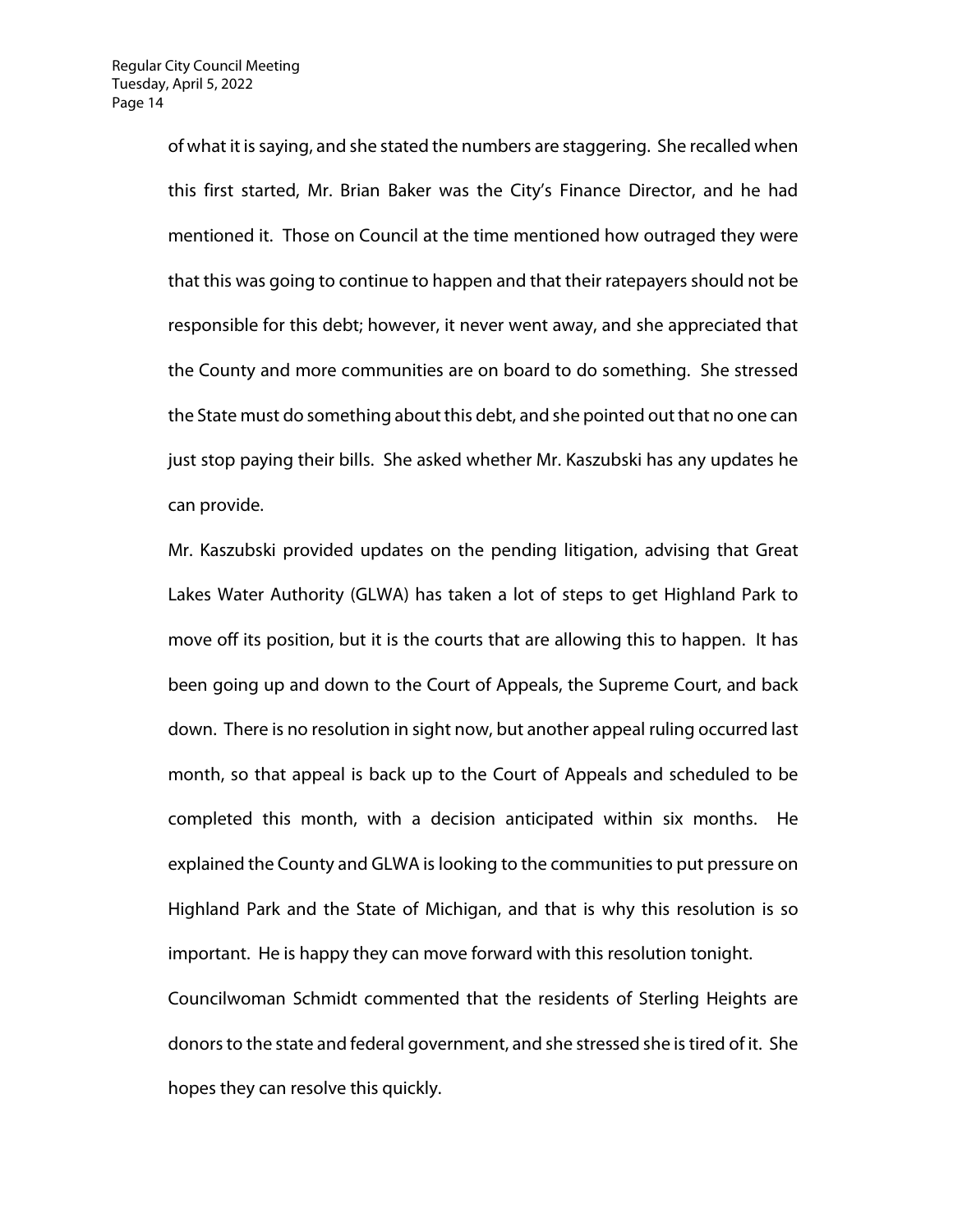Councilwoman Ziarko noted this is referred to as Highland Park's "debt," but she questioned whether the ratepayers in Sterling Heights and other communities are paying this debt.

Mr. Kaszubski replied that is correct.

Councilwoman Ziarko stated the City is fiscally sound and they watch their water rates to keep them low. She questioned whether there is any discussion about Highland Park paying their fair share moving forward, every other community stops paying Highland Park's share, and they can talk about the \$54 million debt they owe later.

Mr. Kaszubski replied that is not a discussion at this time, because Highland Park is taking the position that they owe no money to the City of Detroit.

Councilwoman Ziarko suggested possibly Sterling Heights and the other communities should take the same position as Highland Park, because if it is good for one community, it should be good for all communities, and everyone should get the same privilege. She clarified she wants everyone to have good drinking water, but they are supporting another community, so they need to start talking to other communities and putting pressure on the GLWA and the City of Highland Park.

Councilman Radtke pointed out the City of Sterling Heights is subsidizing a decision made by the State, but the GLWA functions as a cooperative, where they cooperatively purchase water to get the best deal.

Mr. Kaszubski replied that is correct.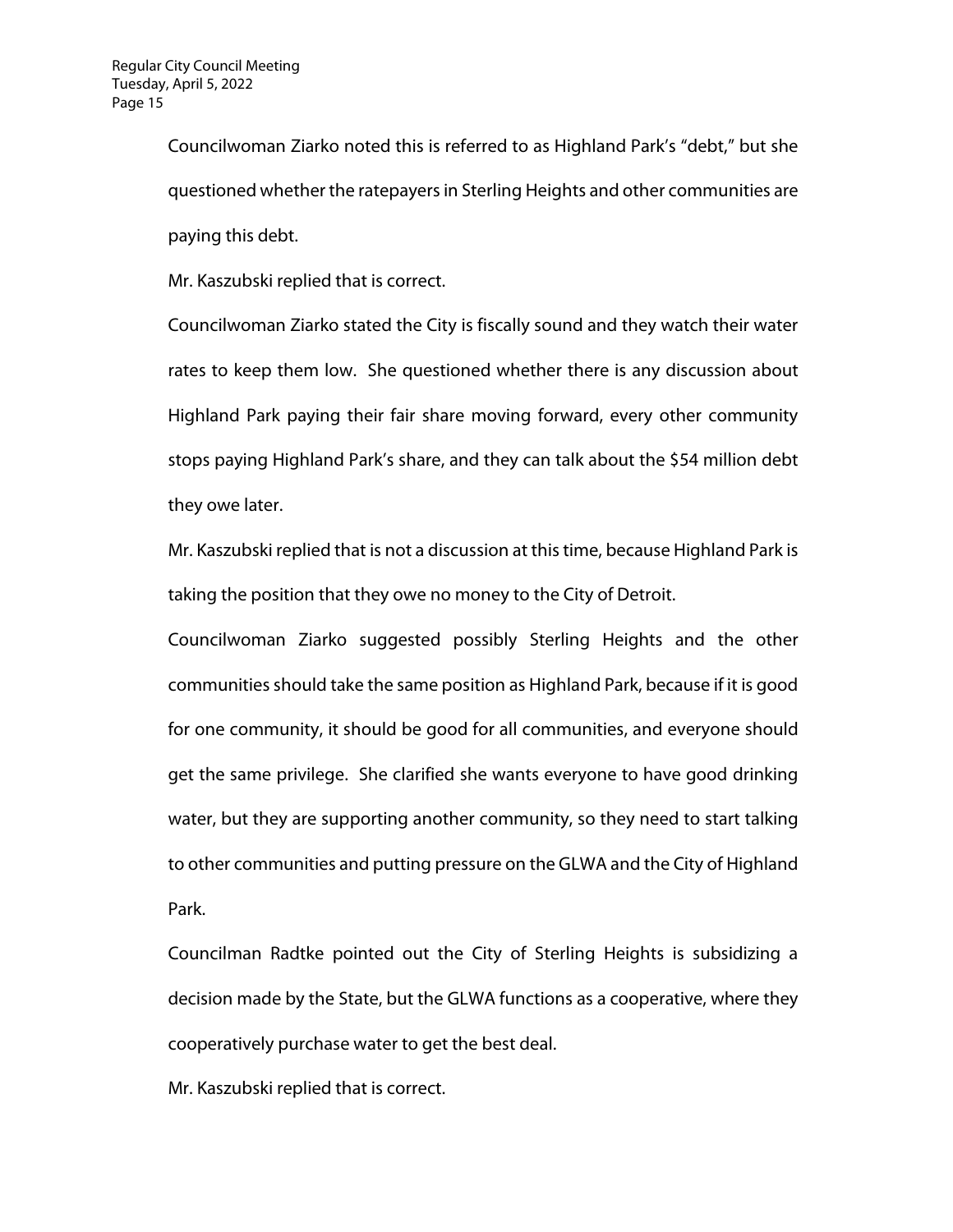Councilman Radtke questioned, as part of a cooperative, when one member does not pay or has trouble paying, the charges are there so those costs are spread across proportionately by population to all the customers.

Mr. Kaszubski confirmed that is correct. He replied to further inquiry that Highland Park is taking the position they have already paid because of a proportionate amount based on an old agreement going back to the 1980's.

Councilman Radtke stated he is in favor of holding this money in abeyance until they get a resolution from the State. He did not agree with the current comments being made to the press from Highland Park's Mayor and City Council, and their idea that their community of 10,000 residents will raise \$90 million to reopen a water plant that has been broken down for ten years does not make fiscal or common sense. He expressed concern that the debt is likely bad at this point, but they need to resolve it, so it does not continue into the future. He did not feel Highland Park can pay that debt, so the only one that can come in and pay it is the State of Michigan. He felt this resolution is a good first step in trying to resolve this crisis that the State has created in the GLWA.

Councilwoman Koski was under the impression that the residents of Highland Park are actually paying their water bills, but that money is being held in escrow and not being paid to the GLWA.

Mr. Kaszubski replied that he has not been able to confirm that, but his understanding is they are paying something for their water rates to the City of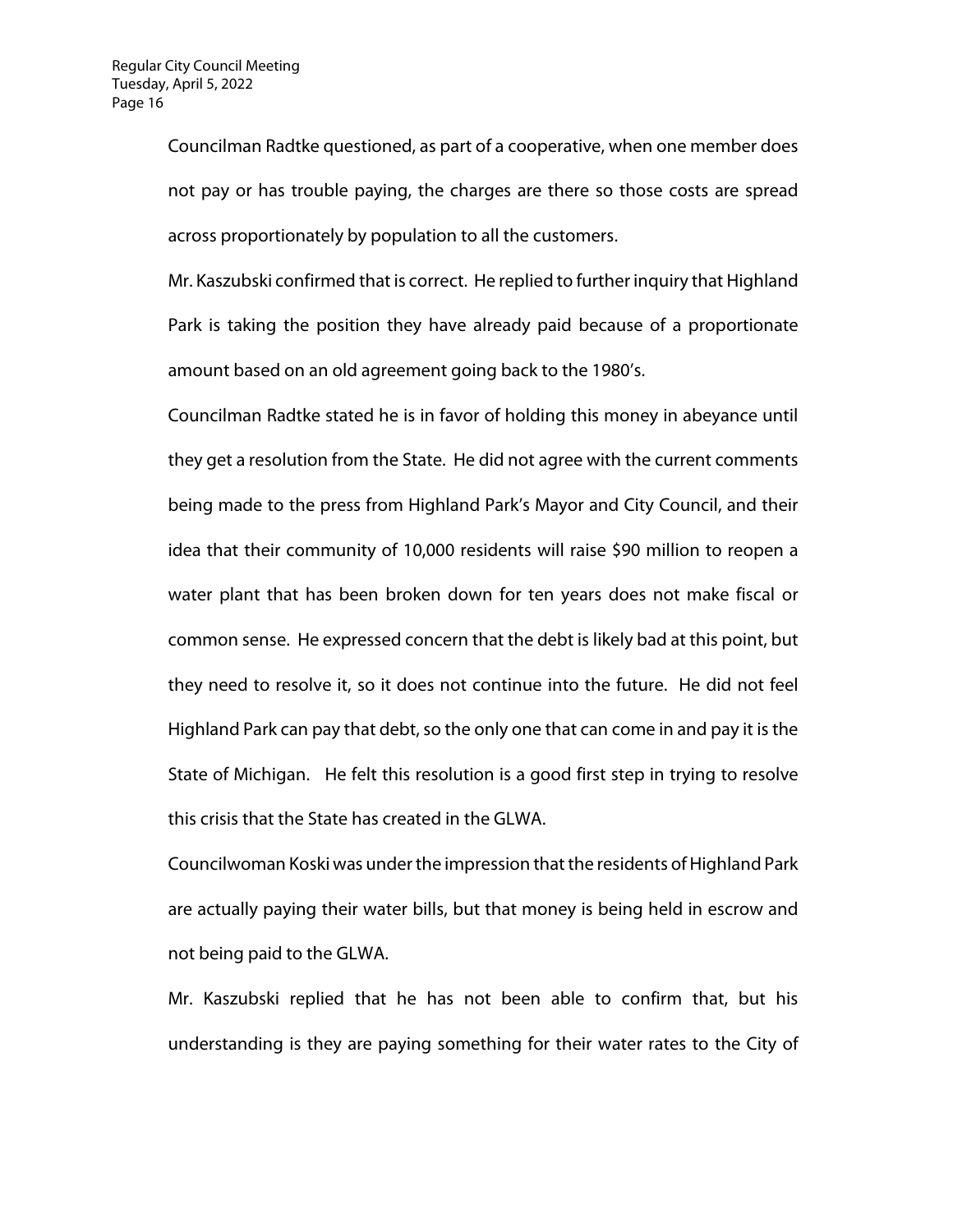Highland Park, and the City is looking to reopen their water treatment plant. He does not know whether that money is being earmarked for that purpose.

Councilwoman Koski questioned what the City of Highland Park is doing with the money they are collecting from their residents.

Mr. Kaszubski stated he does not have an answer to that question, but he offered to try to find out the answer.

Mayor Pro-Tem Sierawski questioned if the residents of Highland Park have been paying their water bills, and the money has not been earmarked for the water but has been spend elsewhere, what can be done about it.

Mr. Kaszubski explained he does not like to discuss legal strategy with a potential pending case.

Mayor Pro-Tem Sierawski understood Mr. Kaszubski's point.

Mayor Taylor commented that this is a matter of fundamental fairness, but he cannot understand why someone from the State of Michigan will not step up and recognize that they have an agreement from the 1980's between Highland Park and another party that they will pay a specified amount for water, so they are tied into the City of Detroit and also GLWA on an emergency basis. They are refusing to pay, and for whatever their reason, they are taking advantage of the GLWA, and they do not care. He stressed this must stop and they cannot continue to take advantage of their neighbors and the communities around them. He emphasized they need to do the right thing, and the Governor needs to look at it as well and put a stop to it. He stated the City of Sterling Heights will stop making Highland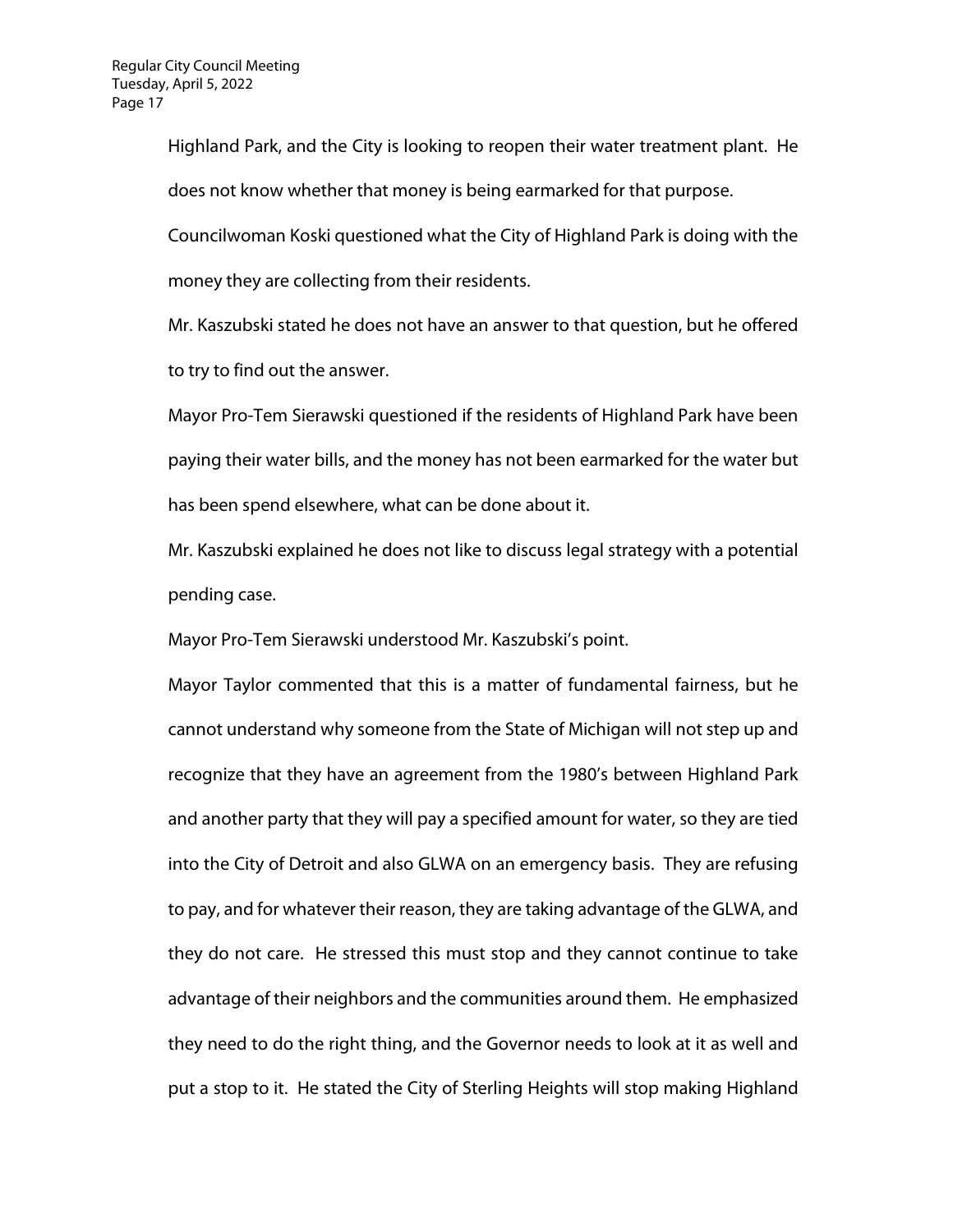Park's share of the payments, but it will hurt the GLWA, which ultimately hurts everyone in the GLWA. He suggested that possibly if the GLWA feels enough pain, they can start to pressure the Governor. He cannot understand how this is continuing and no one is doing anything about it, and he considered it a failure of the court system and government.

Yes: All. The motion carried.

# 9. COMMUNICATIONS FROM CITIZENS

Mayor Taylor opened the floor for comments from the audience.

- Ken Nelson talked about recently-passed Ordinance 480, noting referendum petitions submitted for same exact ordinance in 2014; questioned why some minutes online are "Official" and some are "Unofficial."
- Ben Orjada street sign that was knocked down at the intersection of Mandale and Amsterdam, requested it be reinstalled; thanked the Mayor and Council's recent adoption of the ordinance amending Chapter 25 of the City Code.
- Brandy Wright talked about the City's tree program and was very impressed with the City's arborist; advised that in some instances, grant trees are available.

### 10. REPORTS FROM CITY ADMINISTRATION AND CITY COUNCIL

Mr. Vanderpool assured they will check the street sign at the corner of Mandale

and Amsterdam and will make sure it is reinstalled quickly.

### 13. UNFINISHED BUSINESS

There was no unfinished business.

### 14. NEW BUSINESS

There was no new business.

# 15. CLOSED SESSION PERMITTED UNDER ACT 267 OF 1976

Mr. Kaszubski stated there is one item for closed session this evening.